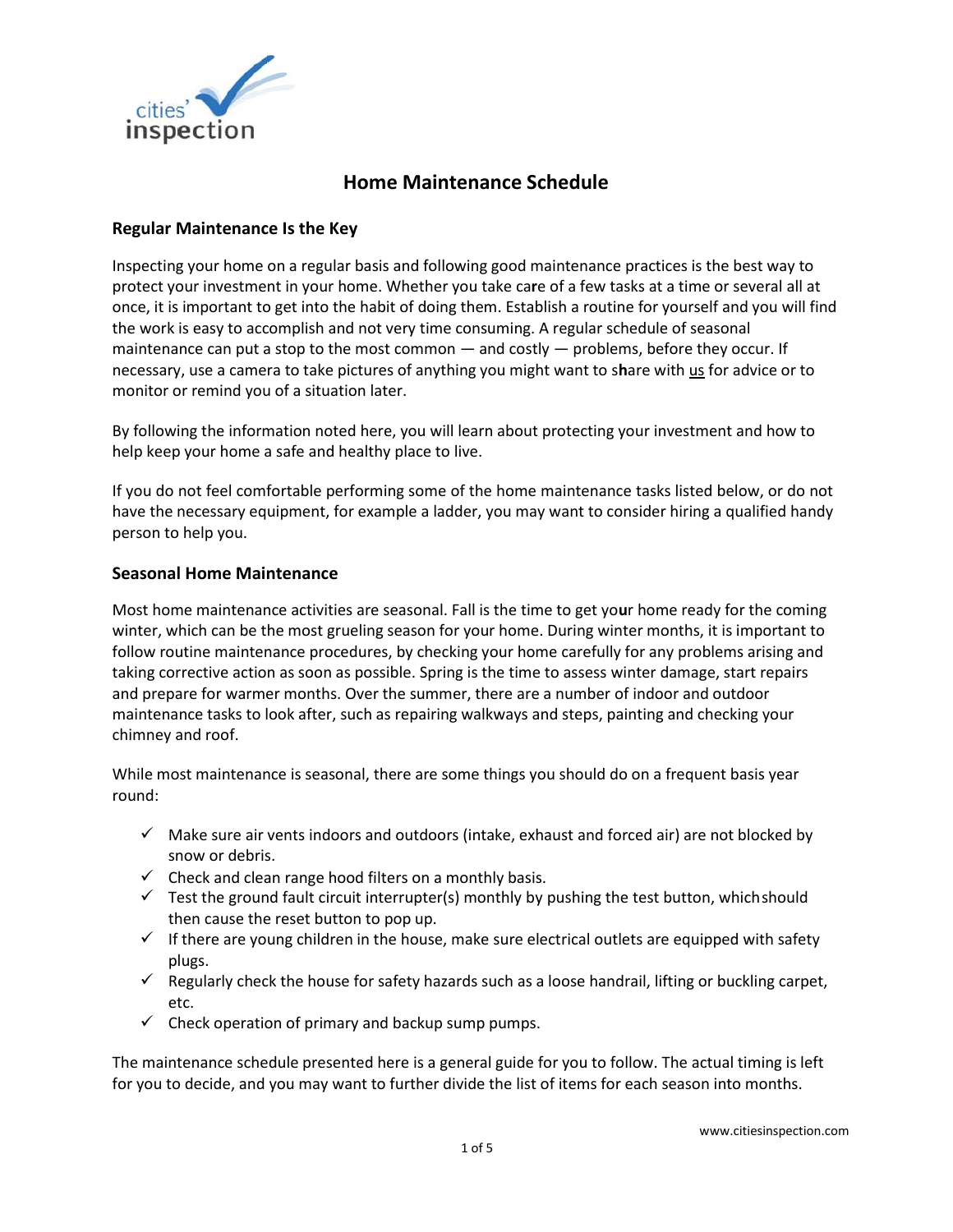| Have furnace (or boiler) and air conditioner serviced by a qualified service company every year.                                            |
|---------------------------------------------------------------------------------------------------------------------------------------------|
| Open furnace humidifier duct damper, clean interior and replace filter.                                                                     |
| Check and clean or replace furnace air filters each month during the heating season.                                                        |
| Remove the grilles on forced air systems and vacuum inside the ducts. Or bleed air from boiler<br>radiators.                                |
| Clean HRV or ERV ventilator filters and the core. Filters, not core, need to be cleaned every 3<br>months. Clean core once a year.          |
| Check sump pump and line to ensure proper operation. Test backup battery and pump.                                                          |
| Clean, remove, and store window screens.                                                                                                    |
| Check exterior window and door caulking. Replace if cracked or missing.                                                                     |
| Ensure all doors to the outside shut tightly, and check other doors for ease of use. Renew door<br>weather-stripping if needed.             |
| Cover top of air conditioning units. This is not required but recommended.                                                                  |
| Verify grading has not settled around the perimeter of the foundation. Water needs to be<br>directed away from the foundation.              |
| Clean leaves from gutter and roof, and test downspouts to ensure proper drainage.                                                           |
| Drain and store outdoor hoses. Close valve to outdoor hose connection and drain the hose bib<br>(exterior faucet).                          |
| Winterize landscaping, for example, store outdoor furniture, prepare gardens and, if<br>necessary, protect young trees or bushes for winter |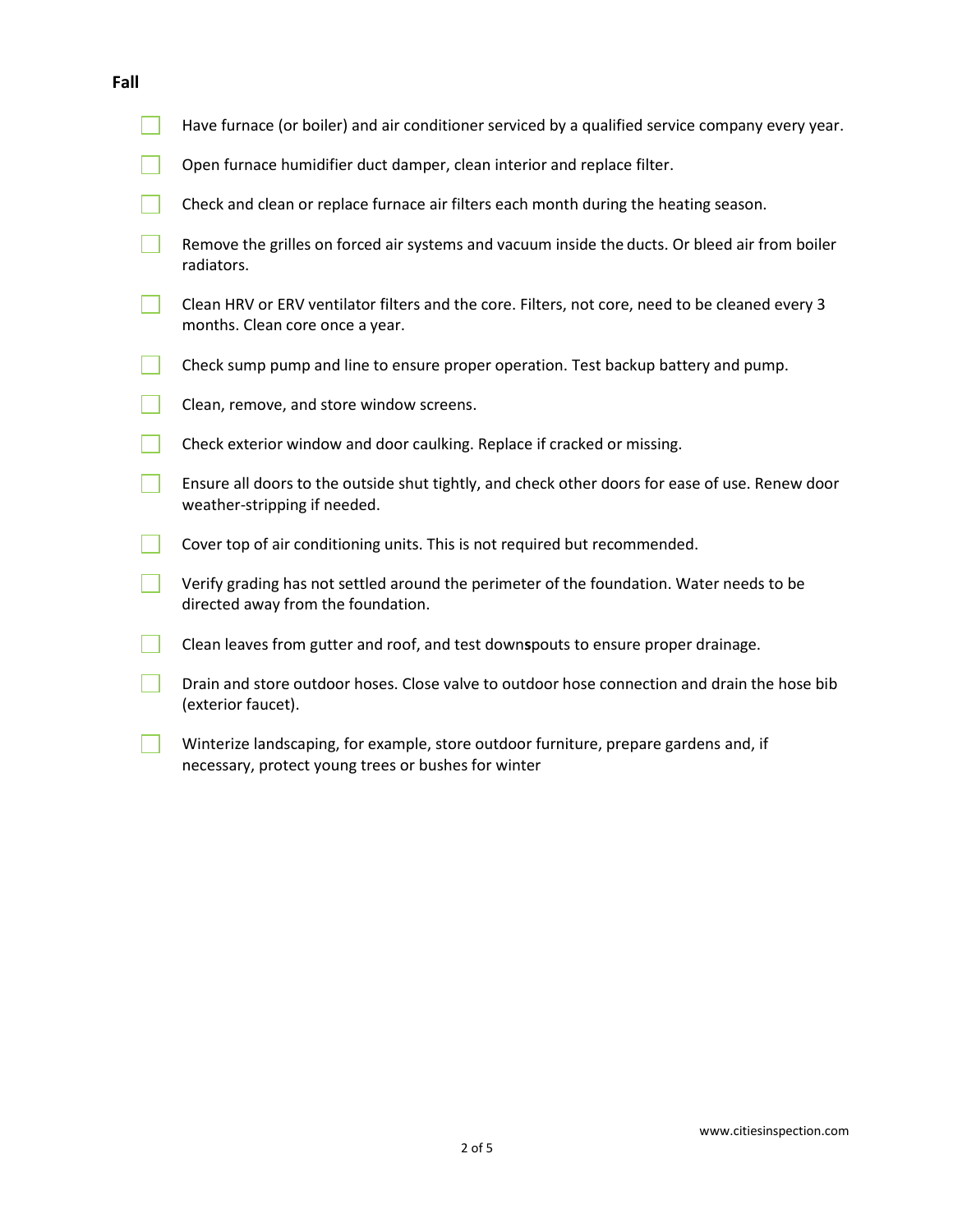#### **Winter**

| Check and clean or replace furnace air filters each month during the heating season.                                                                                                                        |
|-------------------------------------------------------------------------------------------------------------------------------------------------------------------------------------------------------------|
| Clean humidifier two or three times during the winter season.                                                                                                                                               |
| Ventilation system, HRV and ERV filters should be cleaned every 3 months.                                                                                                                                   |
| Drain off a coffee can full of water from the clean-out valve at the bottom of your hot water<br>tank to control sediment and maintain efficiency.                                                          |
| Vacuum bathroom fan grille(s).                                                                                                                                                                              |
| Vacuum carbon monoxide, fire and smoke detectors; dust can prevent them from operating.                                                                                                                     |
| Vacuum radiator grilles on back of refrigerators and freezers, and empty and clean drip trays.                                                                                                              |
| Check fire escape routes, door and window locks and hardware, and lighting around outside of<br>house; ensure family has good security habits.                                                              |
| Check the basement floor drain to ensure the trap contains water. Refill with water.                                                                                                                        |
| Monitor your home for excessive moisture levels-for example, condensation on your<br>windows, which can cause significant damage over time and pose serious health problems-<br>and take corrective action. |
| If you have a plumbing fixture that is not used frequently, such as a laundry tub or spare<br>bathroom sink, tub or shower stall, run some water briefly to keep water in the trap.                         |
| Clean drains in dishwasher, sinks, bathtubs and shower stalls.                                                                                                                                              |
| Test plumbing shut-off valves to ensure they are working and to prevent them from seizing.                                                                                                                  |
| Examine windows and doors for ice accumulation or cold air leaks. If found, make a note to<br>weather-strip or replace in the spring.                                                                       |
| Examine attic for frost accumulation. Check roof for ice dams or icicles.                                                                                                                                   |
| Check electrical cords, plugs and outlets, all indoor and outdoor lights to ensure fire safety. If<br>worn, or if plugs or cords feel warm to the touch, replace immediately.                               |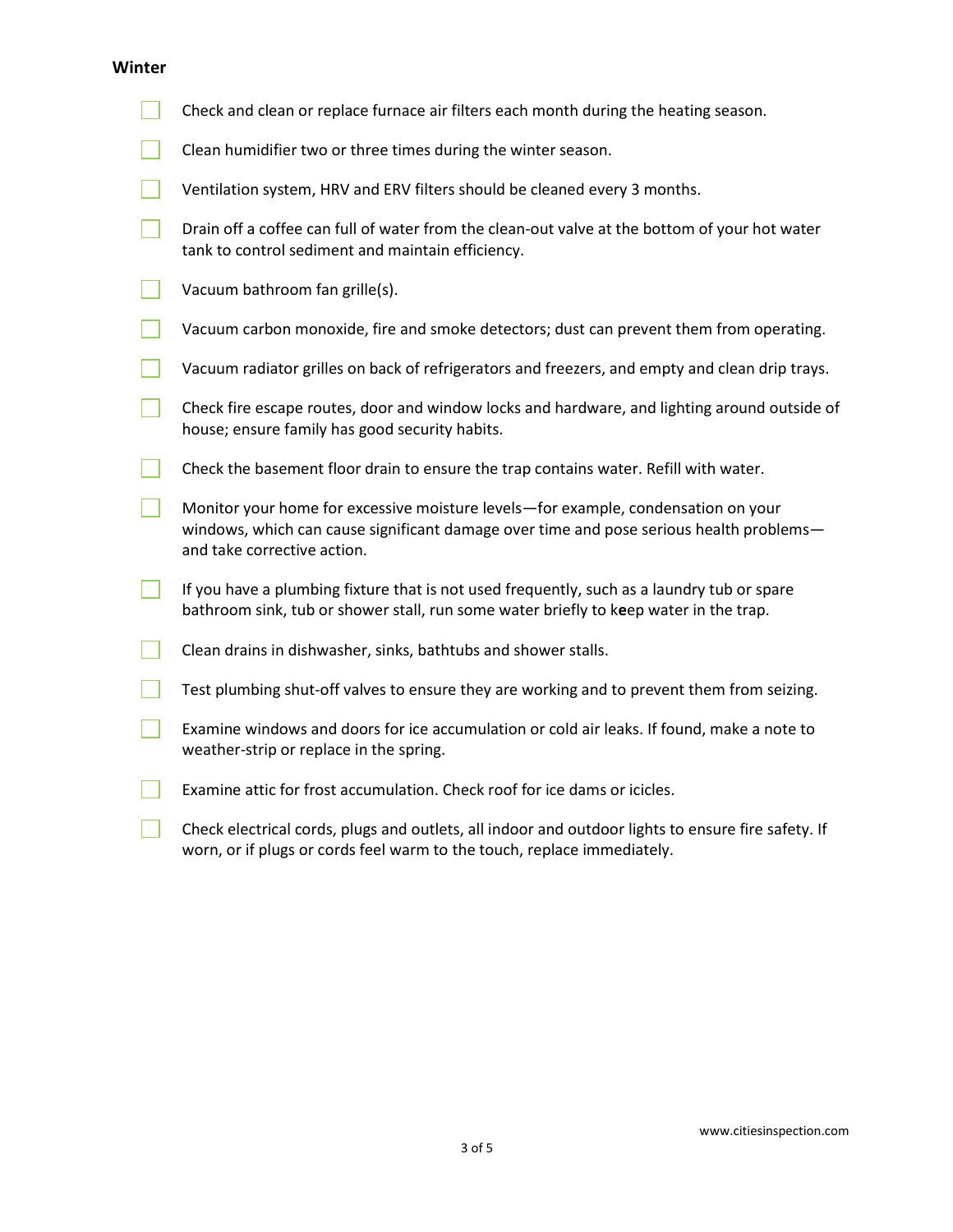## **Spring**

| Check smoke, carbon monoxide and security alarms and replace batteries. Replace every 7<br>years.                                                                                                      |
|--------------------------------------------------------------------------------------------------------------------------------------------------------------------------------------------------------|
| Have air conditioner serviced by a qualified service company every 2-3 years.                                                                                                                          |
| Check and clean or replace furnace air filters every 3 months in the cooling season.                                                                                                                   |
| Shut down and clean furnace humidifier, and close the furnace humidifier damper on units<br>with central air conditioning.                                                                             |
| Ventilation system, HRV and ERV, filters should be cleaned every 3 months.                                                                                                                             |
| Have gas fireplace cleaned and serviced every 3 years.                                                                                                                                                 |
| Carefully test the water heater temperature and pressure relief valve to ensure it is not stuck.<br>Caution: This test may release hot water that can cause burns.                                     |
| Clean windows, screens and hardware, and replace storm windows with screens. Check<br>screens first and repair or replace if needed.                                                                   |
| Open valve to outside hose connection after all danger of frost has passed.                                                                                                                            |
| Examine the foundation walls for cracks, leaks or signs of moisture, and repair as required.                                                                                                           |
| Ensure sump pump is operating properly before the spring thaw sets in. Ensure discharge pipe<br>is connected and allows water to drain away from the foundation (minimum 10' away from<br>foundation). |
| Check gutters and downspouts for loose joints and secure attachment to your home, clear any<br>obstructions, and ensure water flows away from your foundation.                                         |
| Undertake spring landscape maintenance and, if necessary, fertilize young trees.                                                                                                                       |